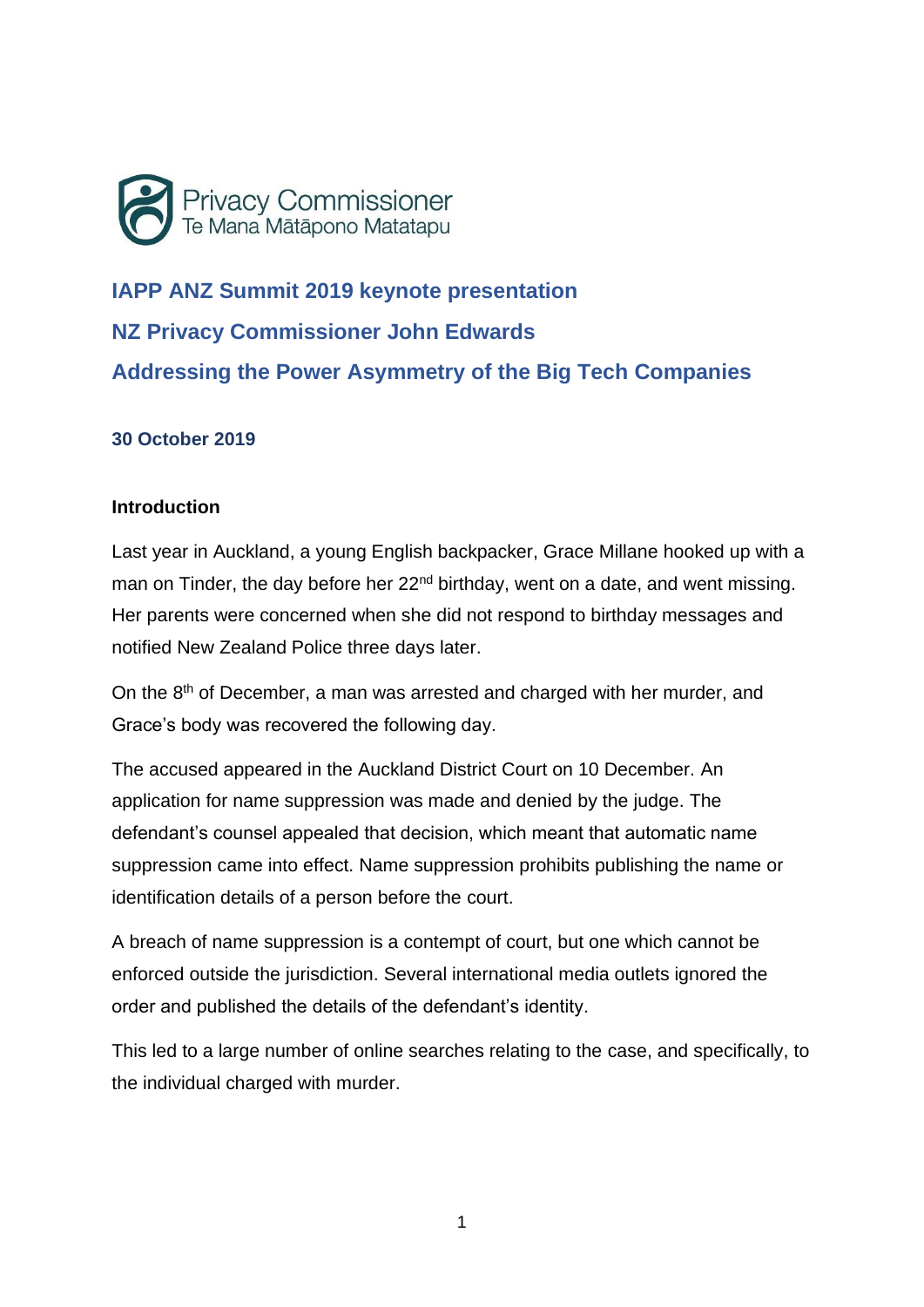Somehow the level of interest attracted the attention of Google's "trending topics" algorithm, and the details of the defendant's identity were pushed out in an alert to New Zealand subscribers in breach of the suppression order.

Suppression orders are made to preserve the rights to a fair trial. A failure to deliver a fair trial can deprive a victim's family of the justice of a conviction.

Who is at fault in this case, and what is to be done?

Clearly traditional media outlets in the UK who published the story in breach of the order are responsible for putting in peril Grace's family's right to justice.

The 100,000 or so individuals who searched for the name, thereby triggering Google's algorithm for trending topics, have some responsibility.

But New Zealand's Minister of Justice singled out Google for blame and criticism, for its failure to ensure the orders of the courts were respected.

In July, Google apologised for the breach and suspended the Trends Alert subscriber email system that led to the suppressed information being breached.

Last month, it was revealed Google had again breached the name suppression order by twice showing the accused's name in overseas media reports identifying him.



**IAPP ANZ SUMMIT 2019** 

Did Google intentionally flout New Zealand law? I've seen no evidence to suggest this. I have no inside information and know no more about this case than has appeared in the media, but it appears that Google's highly sophisticated, automated service simply acted as it was designed to.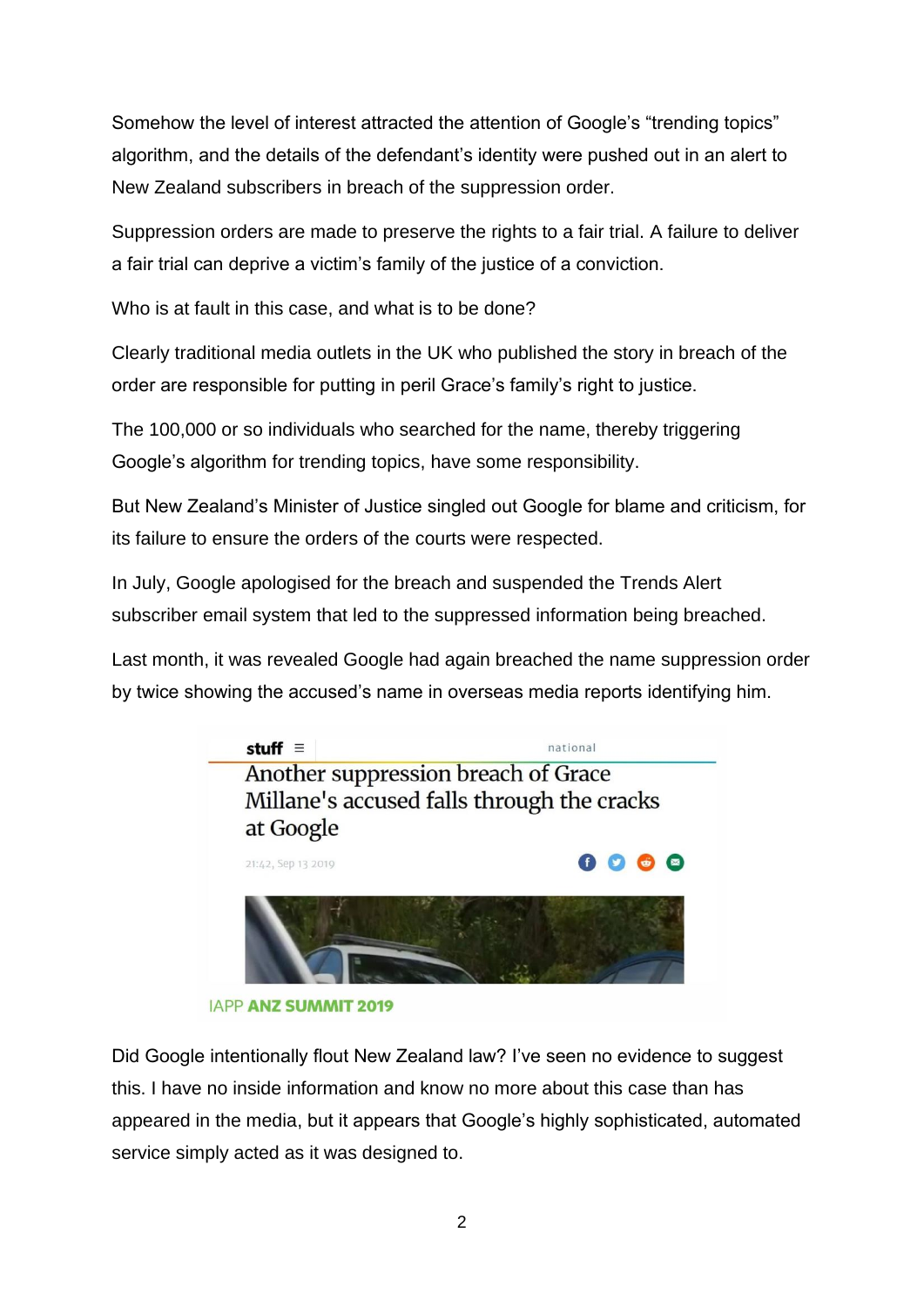It seems to have been incapable of responding to the combination of factors that the humans in charge of New Zealand's media outlets do, that is; the making of an order, the breaching of the order by irresponsible international media, and the many name searches made by curious individuals.

That unique combination of events poses a real challenge to a global company. Its systems are designed to deploy at a scale that regards the entire population of New Zealand as trivial. So, it is possible to have some sympathy for its plight.

#### But not much.

The problem of scale is a problem of that platform's own making.

The working title for this session is "*Addressing the Power Asymmetry of the Big Technology Companies*'.

I want to discuss some of the challenges of the new digital economic order. These include challenges to privacy but cut across a range of fields.

We are used to thinking about information asymmetries as one of the market failures that justifies government intervention by regulation.

An information asymmetry is when a consumer does not have sufficient information to make a rational choice about a product or price. It is the basis of most privacy or data protection laws. Every data protection law requires some degree of transparency (if not consent) about the true nature of the transaction in which data is exchanged for goods or services.

But there are other asymmetries. The most glaring I have come to call the "They are one, and we are many" problem.

The "They", in that scenario are the digital monopolies that have taken the "there can be only one" formula for the data economy (one social platform, one search engine, one video platform, one online retailer etc) and have presented a single set of services to a diverse world.

The many are we consumers, nation states, privacy and data protection commissioners, content regulators, competition authorities, electoral commissions.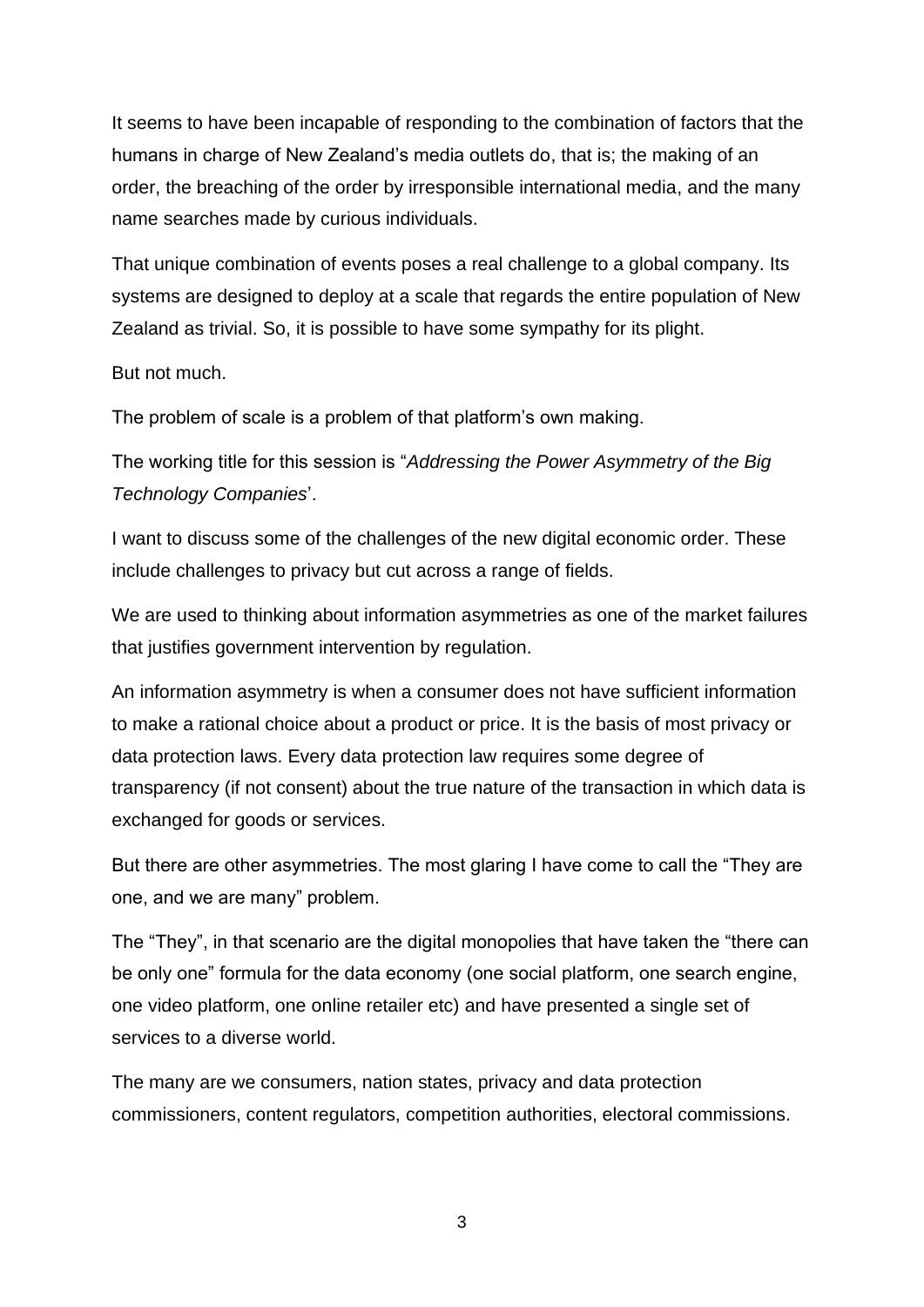If we just look at privacy and data protection authorities for a moment, we are over 100 data protection and privacy commissioners working nationally and in-country, providing independent regulation in a patchwork quilt of domestic laws.

It is a challenge for me to meaningfully coordinate domestically with authorities with a shared interest in the values, mores, and cultural settings we are ingesting with our imported technology.

When you multiply the challenge across every jurisdiction with a censor, electoral commission, competition authority, consumer protection authority and online harms agency, the scale of the fragmentation becomes immediately evident. Yet They remain One.

That's the power asymmetry.

And this, in my view, is a unique, and unprecedented problem, and one we are only just beginning to wake up to.

Unprecedented? Not everyone agrees with that. I've seen commentators compare today's digital oligarchs with the Robber Barons of the 19<sup>th</sup> and early 20<sup>th</sup> century. Others point to the Microsoft antitrust suits of the 1990's and tell us we've been here before and don't need to reinvent the baby, throw the wheel out with the bathwater, or mix our metaphors to work our way through this.

But we've never been here before. We have companies bigger than countries. Facebook's 'population' of over two billion, none of whom has voting or regulatory rights there.

They move fast and break things, innovate at the speed of fibre optic broadband, deliver fantastic services that improve the lives of billions, and leave regulators in the dust; unable to keep up, unable to match their resources unable to assert effectively that their 'one size fits all product' does not in fact, fit all.

# **The Christchurch Call**

On 15 March this year, a gunman entered two mosques in New Zealand and shot a hundred people, killing 51.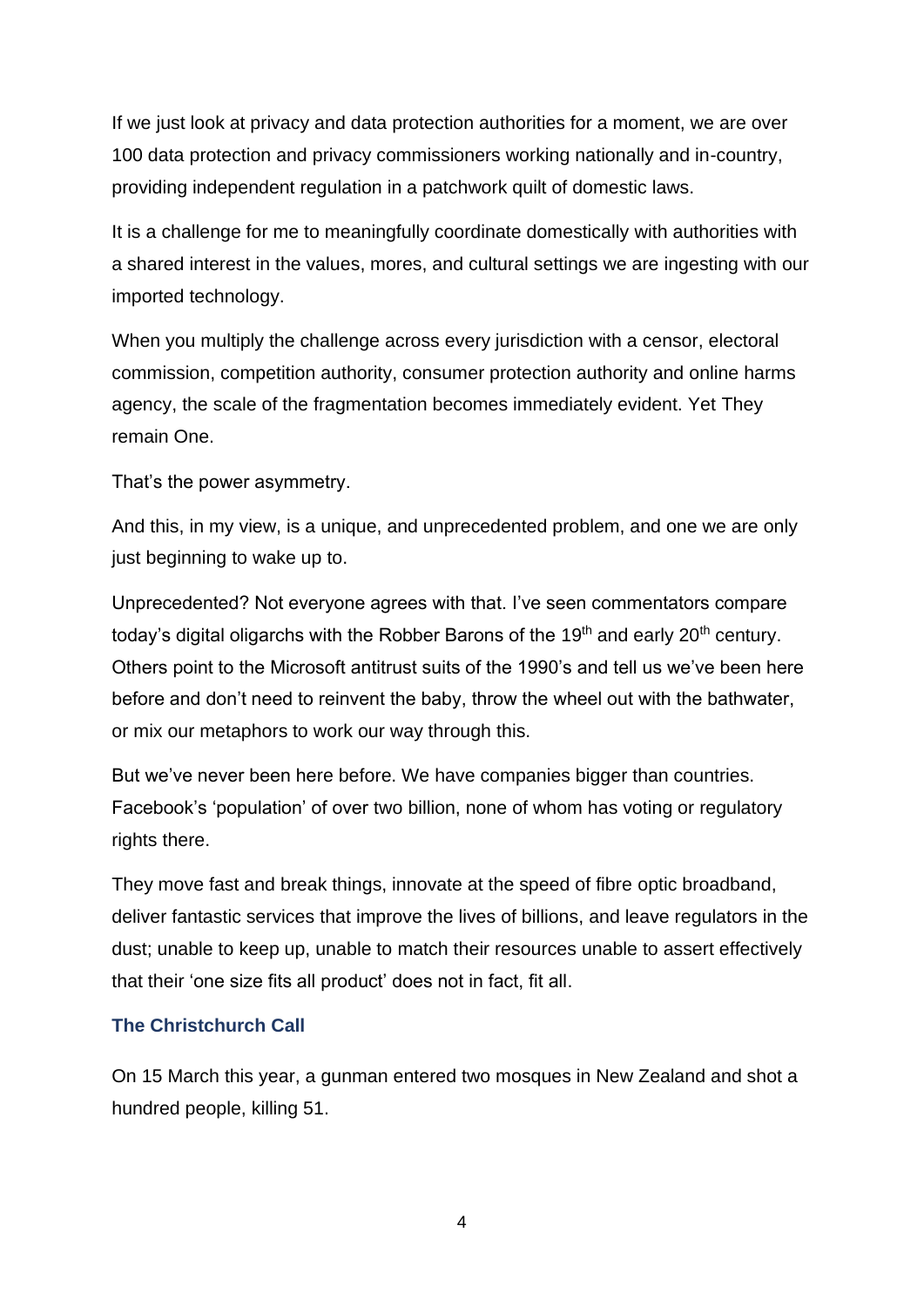He used automatic weapons of war in his attack. The New Zealand government moved immediately to ban those weapons, as the Australian government did after the tragedy at Port Arthur.

But he also used social media. He live-streamed his attack on a platform that knew of the potential for its service to be used in this way before it launched it. It knew, and failed to take steps to prevent its platform, and audience and technology from being used in that way.

It was predictable and predicted. And the company responsible was silent - confident that the protection afforded by its home jurisdiction would shield it from liability everywhere. We, in New Zealand and Australia, did not vote on, were not consulted on s.230 of the US Communications Decency Act but we feel its effects.

That sections says:

*"No provider or user of an interactive computer service shall be treated as the publisher or speaker of any information provided by another information content provider."*

The New Zealand government did not move immediately to ban social media – how could it? But did, through the Christchurch call, seek to drive a stake into the ground to delineate some base restrictions on content that are inarguably a legitimate restriction on freedom of expression.



#### **IAPP ANZ SUMMIT 2019**

Even before March 15, the topic has been an increasing preoccupation for many regulators.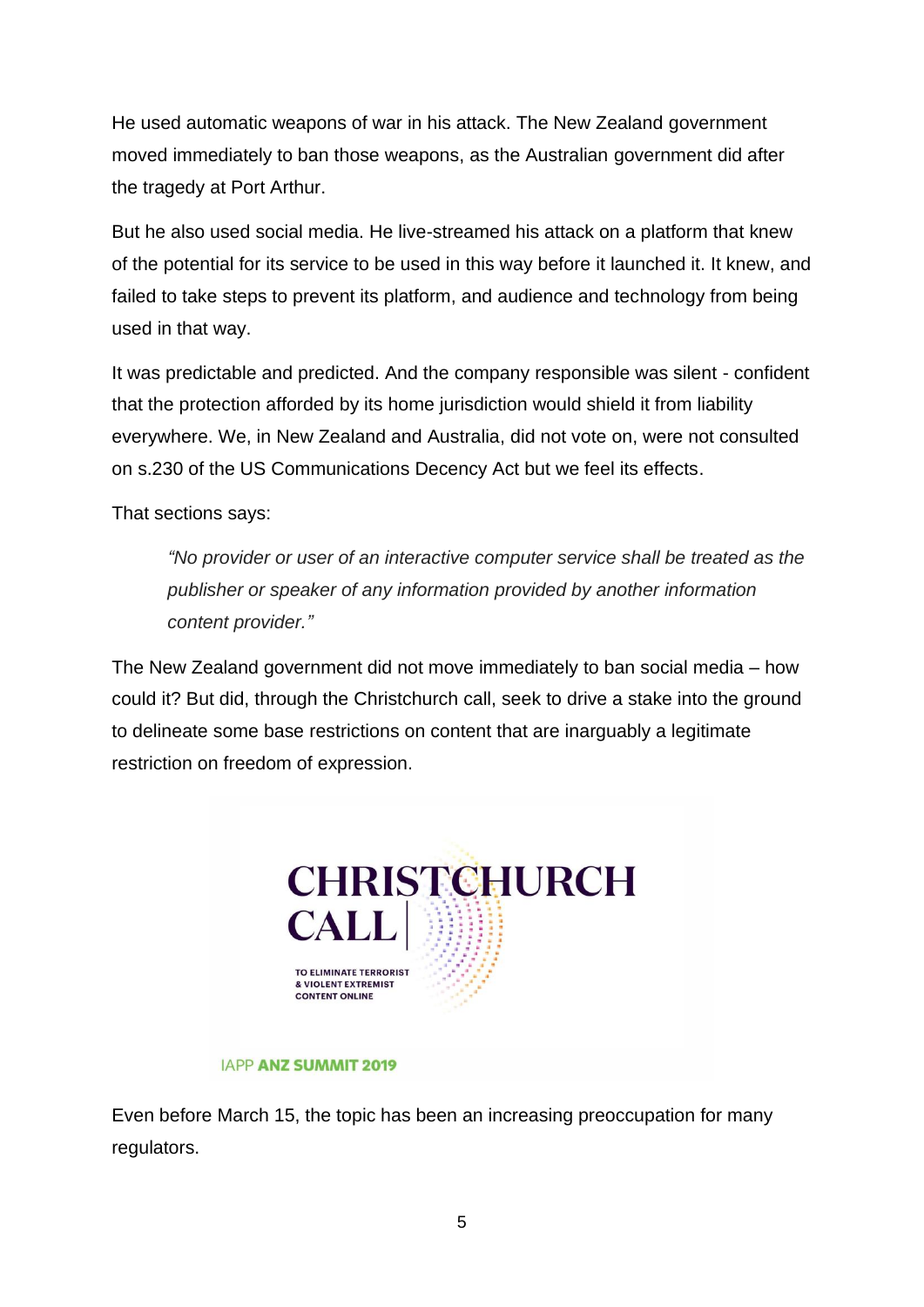For example, the twin premises which underlie most social media and interactive platforms developed in the US are "freedom to innovate", and an almost sanctified version of freedom of expression which elevates free speech beyond many other rights citizens expect to enjoy in western liberal democracies.

The former dominates over the precautionary principle which prevents harms from products and services from occurring prior to those products meeting some regulatory regime or otherwise proving their fitness.

The digital oligarchs argue that the benefits derived from their innovations far outweigh the potential harms, and that they should be left free to let the market decide which ideas fly or die.

But in our society, we also derive great benefits from pharmaceutical products, and air travel, from innovations in genetic engineering. But we do not let entrepreneurs in those fields launch their products without safety testing and regulations to keep consumers safe.

Facebook launched its livestreaming product with the knowledge that it could be used for the purposes the gunman ultimately chose on March 15 and went ahead anyway. They knew the platform could be used to broadcast rape, suicide, murder and other such content. They assured the public that a combination of artificial intelligence, and human moderation would mitigate those risks and allow the public to have the benefits of the technology.

But who examined the biases built into the AI?

The most chilling moment in Facebook's post Christchurch response (apart from admitting that had the changes they belatedly put in place would have prevented the gunman from streaming his attack) was the statement to US Congress by Facebook's policy director for counter-terrorism who said that its algorithm did not detect the massacre livestream because there was "not enough gore". AI trained on ISIS beheadings did not detect and flag a rapidly firing AR 15.

But the problem is not just limited to the big players. Any tech company can currently create an app such as DeepNude that dehumanises and objectifies women and launch it without screening or preapproval. My colleague from the Philippines is currently battling payday loan apps that have very easy access to credit at

6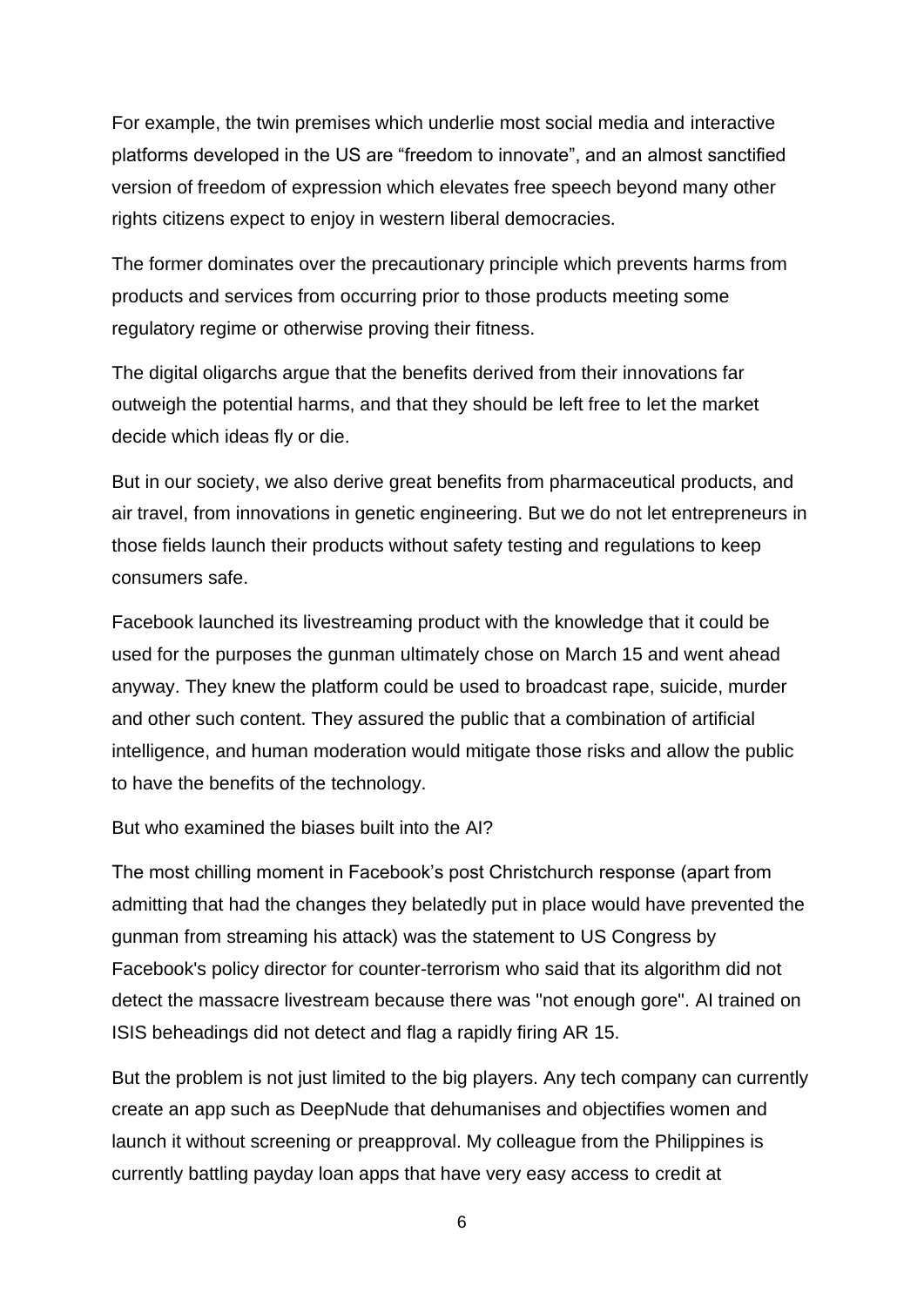extortionate rates. If you miss a payment, they message everyone in your contacts, and you authorised it!

Data protection laws alone cannot combat these harms. It may be that we need some more agile consumer protection mechanism to allow data protection and privacy authorities to work together with other consumer safety regulators to respond more assertively to the emergence of harmful products in the marketplace.

In this regard I am heartened to see the news, just yesterday, that the ACCC is taking Google to task, under the auspices of fair trade practices, for misleading conduct in relation to the collection of location data.

Perhaps a pre-approval or pre-screening requirement to certify digital products and services would be too cumbersome to administer. But if we are not going to insist on independent ex ante review, we should at the very least impose a duty of care on those who launch products without thinking through the potential for harm and taking all reasonable steps to mitigate those harms.

I am particularly concerned about the co-option, for commercial purposes, of human rights values such as freedom of expression, which reflect the cultural values of the state of origin of the code, and place that value as supreme over what we in our own communities regard as equally important human right such as the right to privacy.

Freedom of expression is a human right. It coexists with other rights that are essential for the development of one's personality. Freedom of thought, freedom of association, the right to privacy. Each of these is fundamental to the maintenance of human dignity.

Corporations do not have personalities to develop, and dignity to preserve, yet they lay claim to freedom of expression because it suits their commercial interests, and the more absolutely it is expressed, the more efficient and less costly it makes their business models.

If freedom of expression trumps privacy, you don't need a costly "right to be forgotten". You can uphold the rights of the online pornographer or incel support group over the privacy right of the betrayed partner in a revenge porn posting.

7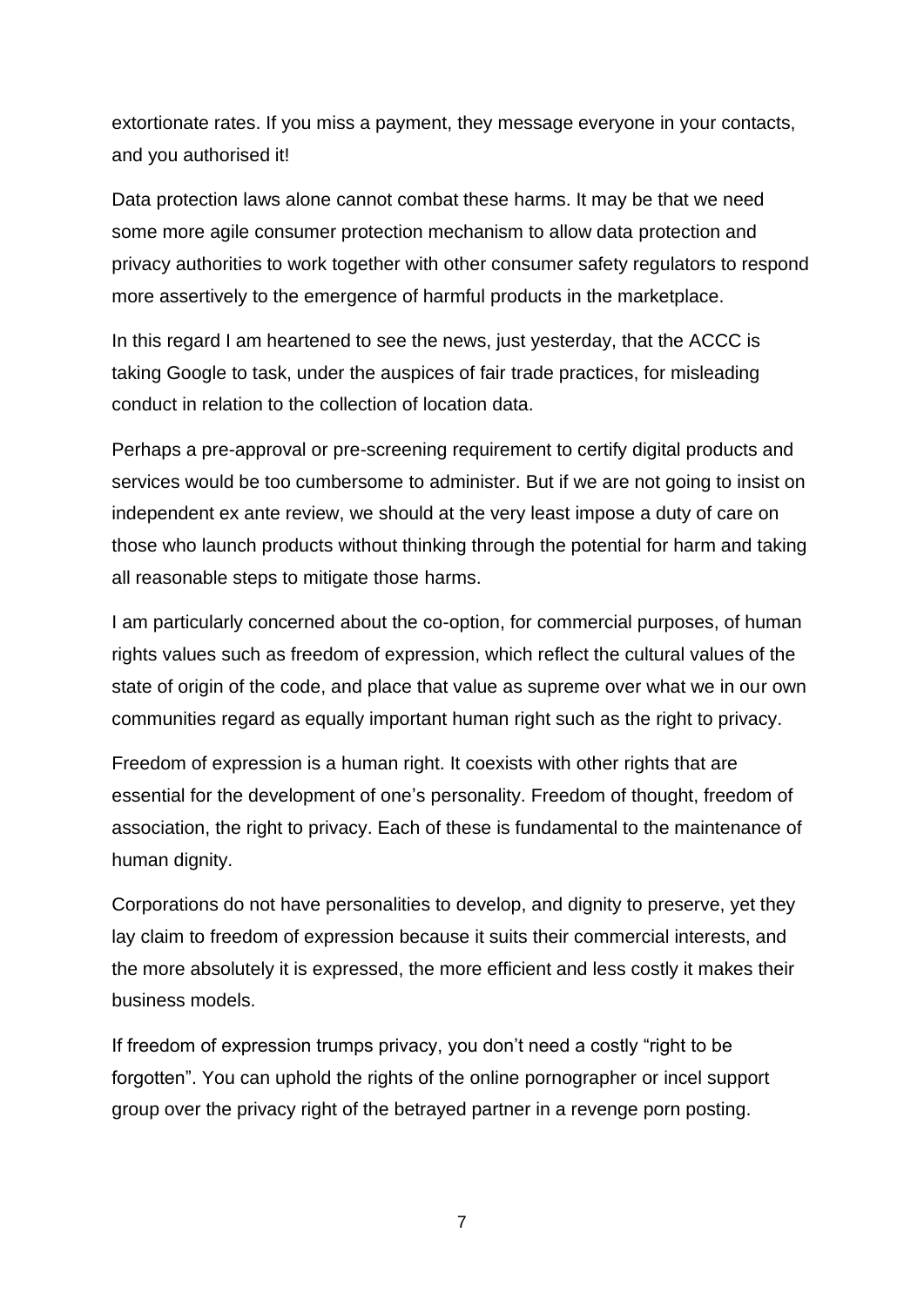This exporting of values hard coded into the platforms on which we connect and share and trade and gain our news is increasingly acting as a challenge to traditional concepts of sovereignty, and governments and regulators cannot abandon the field.

There is an incentive on companies to play one nation off against another, one regulator off against another. They claim to want one agreed regulatory model, when what is really needed is for them to comply with the laws and values of the jurisdictions in which they operate. I will return to this point in a moment.

We have seen this approach cause great harm and distress and pain to affected individuals - which we recognise from a framework of the private good of privacy to which those individuals are entitled. But increasingly we are seeing privacy as a public good, a necessary precondition to the survival of some of the fundamental institutions of liberal democracy.



**IAPP ANZ SUMMIT 2019** 

Cambridge Analytica, the Great Hack, Edward Snowden, Brexit, fake news and deep fakes – these are now intrinsic to the chorus of rallying cries to recalibrate the balance between the freedom of these platforms to operate, and sensible regulation to preserve our democratic institutions.

We're at a global tipping point of not continuing to be passive takers of technology that increasingly takes control away from the individual.

# **ACCC Digital Platforms Inquiry**

In June this year, the Australian Competition and Consumer Commission, following the lead of counterparts in the UK, Singapore and elsewhere released its thorough Digital Platforms Inquiry report.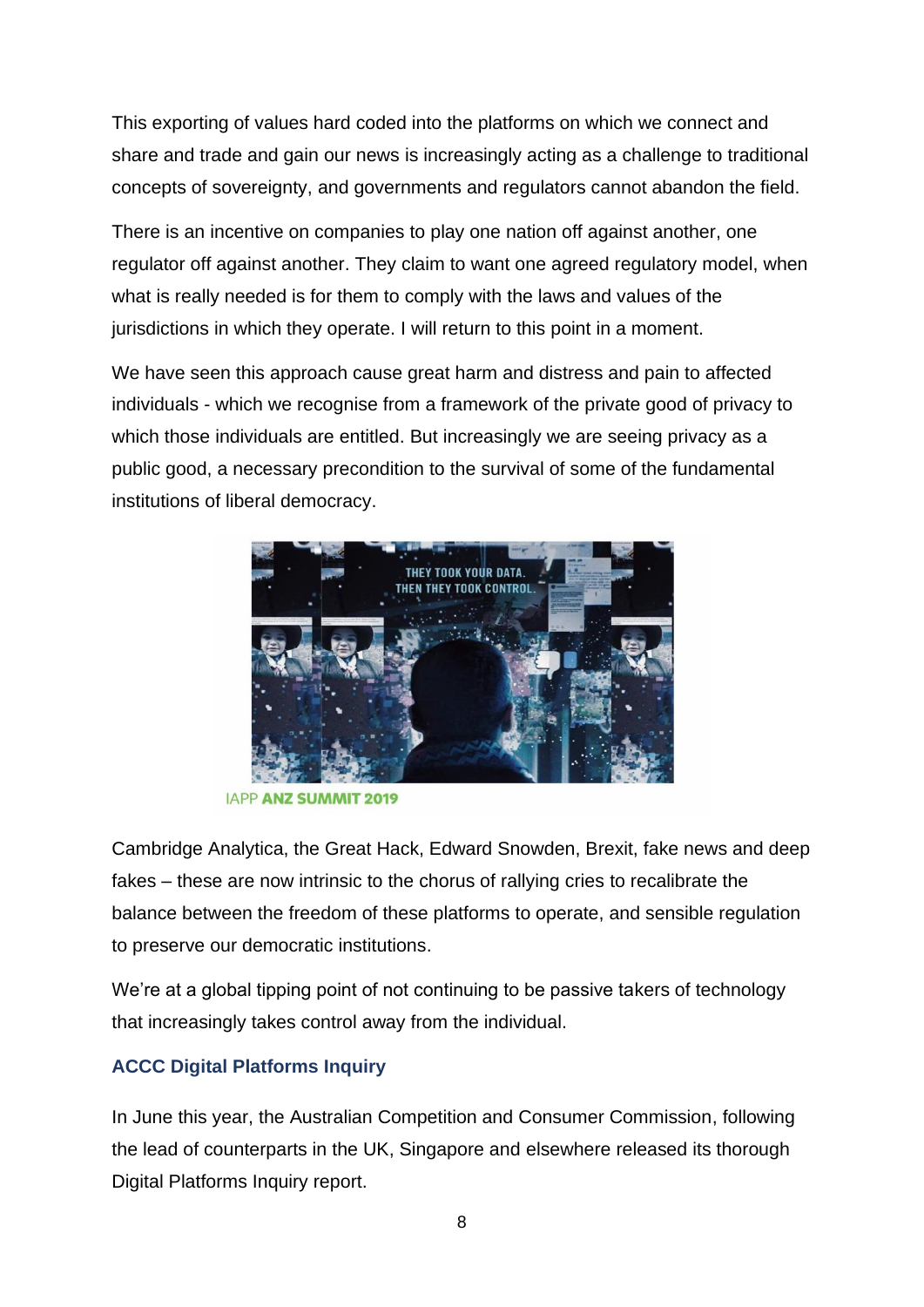

**IAPP ANZ SUMMIT 2019** 

The report looked specifically at the impact of digital platforms on consumers, businesses using platforms to advertise to and reach customers, and news media businesses that use the platforms to disseminate their content.

# **Facebook**

Instead, Facebook said some ACCC's recommendations would "*make targeted advertising practically unworkable in Australia".*

It would put Australia *"out of step with other countries such as Singapore and the European Union."* Its submission said:

*"To ensure proper alignment and consistency, the aim should be to stick as closely as possible to the GDPR wording."*

But why should Australia have *"alignment and consistency"* to suit Facebook? Why should New Zealand have "*alignment and consistency"* to suit Facebook?

Digital platforms need to adapt to the jurisdictions in which they operate - not the other way around.

And maybe some kinds of *"targeted advertising*" should be *"practically unworkable"* – especially if they are deeply intrusive, there's no meaningful consent and there's no way to opt out.

We know that Facebook offers thousands of different market segmentations that advertisers can target. These can be explicitly racist or divisive, such as allowing advertisers to target self-declared or inferred "Jew-haters', or through a myriad of proxies facilitated through thousands of seemingly innocent data points.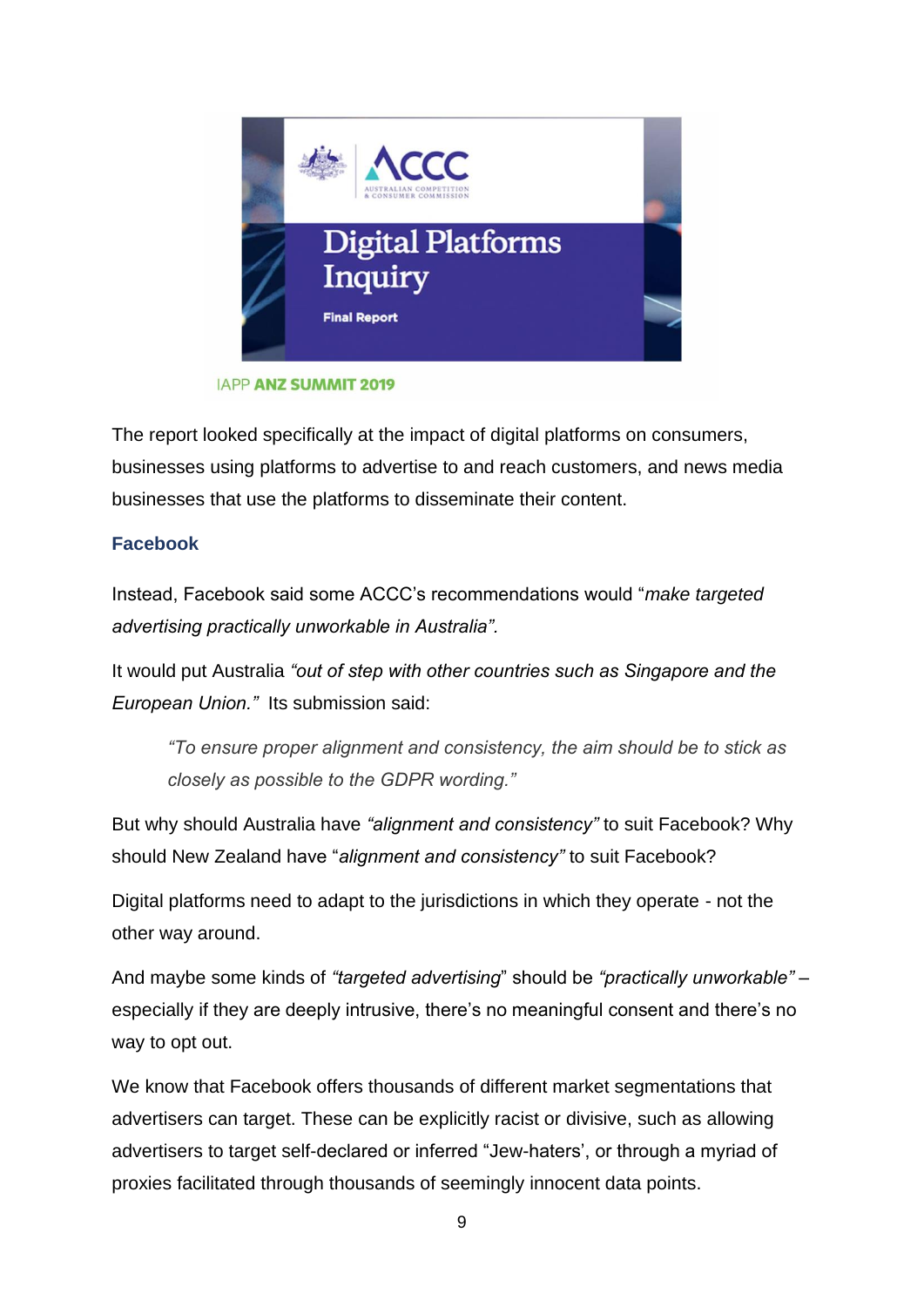

We know that Google on its YouTube platform has been nudging viewers along pathways towards more extreme content.

These assumptions and assignments of what we want to view or read online are having an increasingly toxic effect on our social and democratic institutions, and our discourse.

What's that got to do with privacy? It's all based on our data - obtained under mostly false pretences, deceptive conduct or half true declarations of purpose buried in a thesis-length legalese privacy policy.

This is an unequivocal call for more regulation, spanning, for example, antitrust consumer rights, anti-competitive practices, privacy, and electoral integrity.

# **Click to consent**

One of the ways to correct the information asymmetries that plague the online environment is by a more focused attention on transparency. Not consent necessarily, but at least an open, clear and honest disclosure of the data consequences of any given engagement.

Internationally, the days of click to consent are numbered because it is not meaningful consent.

New Zealand's Chief Justice in her lecture last year commemorating the first New Zealand Privacy Commissioner, Sir Bruce Slane, said: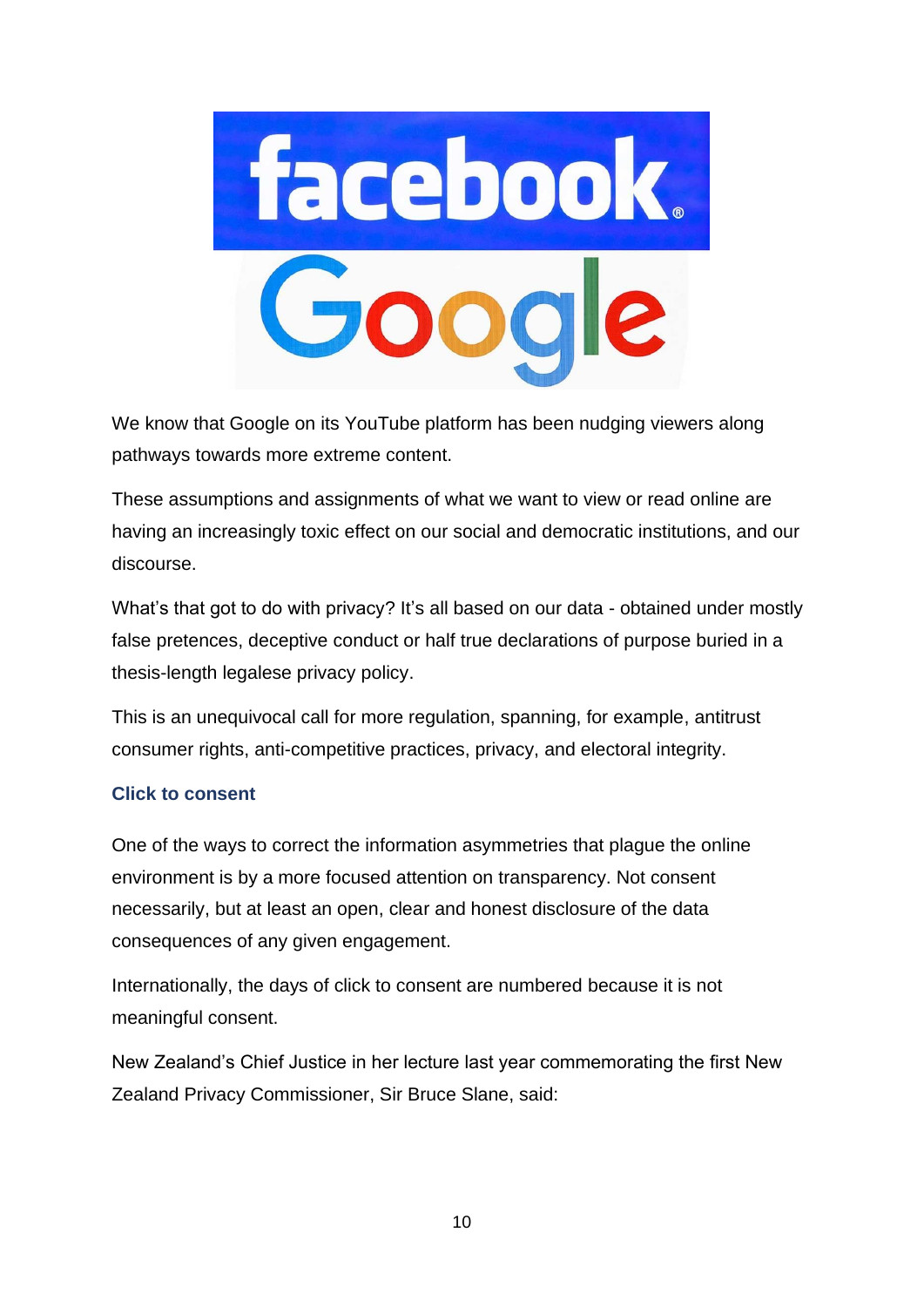*"There is good reason for proceeding with caution when weighing the significance to be given to consent when assessing whether the individual expected privacy or had waived it.* 

*These are standard contracts people must agree to if they are to access services, sometimes essential services.* 

*Most do not read the full content of any such contract. That is especially so with online service providers.* 

*Although the privacy policy must be agreed to before services can be accessed, acceptance is easy — simply click on the accept button."*

When the Privacy Bill comes into effect in 2020, it has clear and explicit application to all agencies doing business in New Zealand, whether they have a physical base here or not.

The digital giants are addressing this issue in other parts of the world. It is important that I give clear notice of the law they are expected to comply with here, and how I apply it. I've done so in a blog post recently in which I have spelled out how I see the transparency obligation.



The new Privacy Act (due in force in July next year) will have an explicit extraterritorial application and will give me the power to issue compliance notices to business to improve the digital environment for consumers, whether companies are based in New Zealand or just doing business there.

I'll be able to deploy compliance notices for: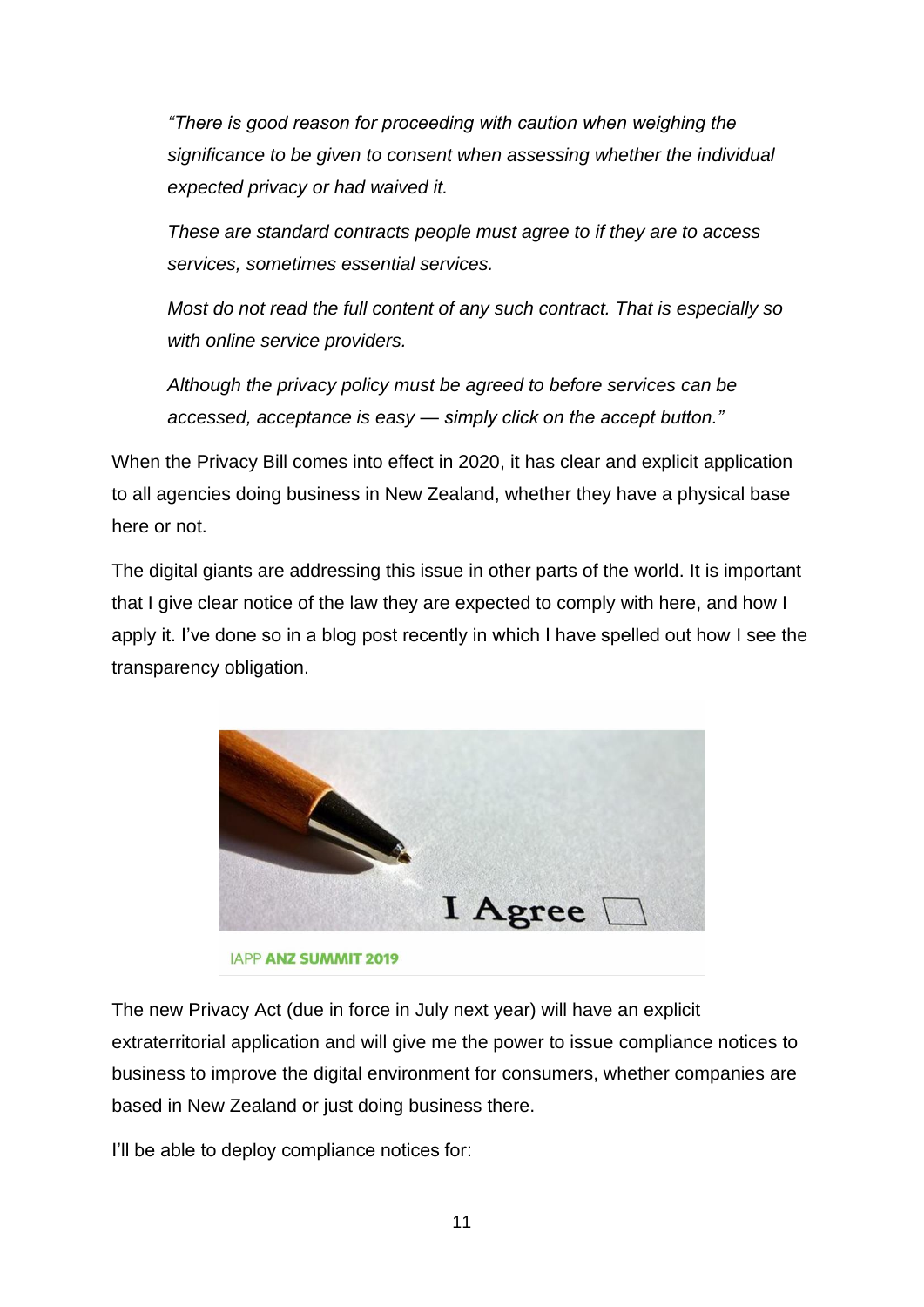- serious breaches that the agency is unwilling to address.
- systemic or repeat breaches where no progress is made.
- situations which require a middle person in the enforcement process, using up additional time and resources.

On receiving one, the agency must comply as soon as possible or:

- apply to vary or cancel the order by persuading my office that you've already complied or are in the process of complying.
- appeal the notice within 15 working days.

Failure to comply means my office can take enforcement proceedings in the Human Rights Review Tribunal.

The agency's only defence will be if it believes the notice has been fully complied with.



### **IAPP ANZ SUMMIT 2019**

These will be welcome additions to the light-handed regulatory approach New Zealand has had for the last 26 years but will not be enough to defeat the problem I outlined at the outset.

Let me give you an indication of why.

# **Viagogo**

The NZ Commerce Commission, which administers the Fair Trading Act last year commenced enforcement action against Viagogo. An online company based in Switzerland, with no physical presence in New Zealand. That Act has explicit extraterritorial reach.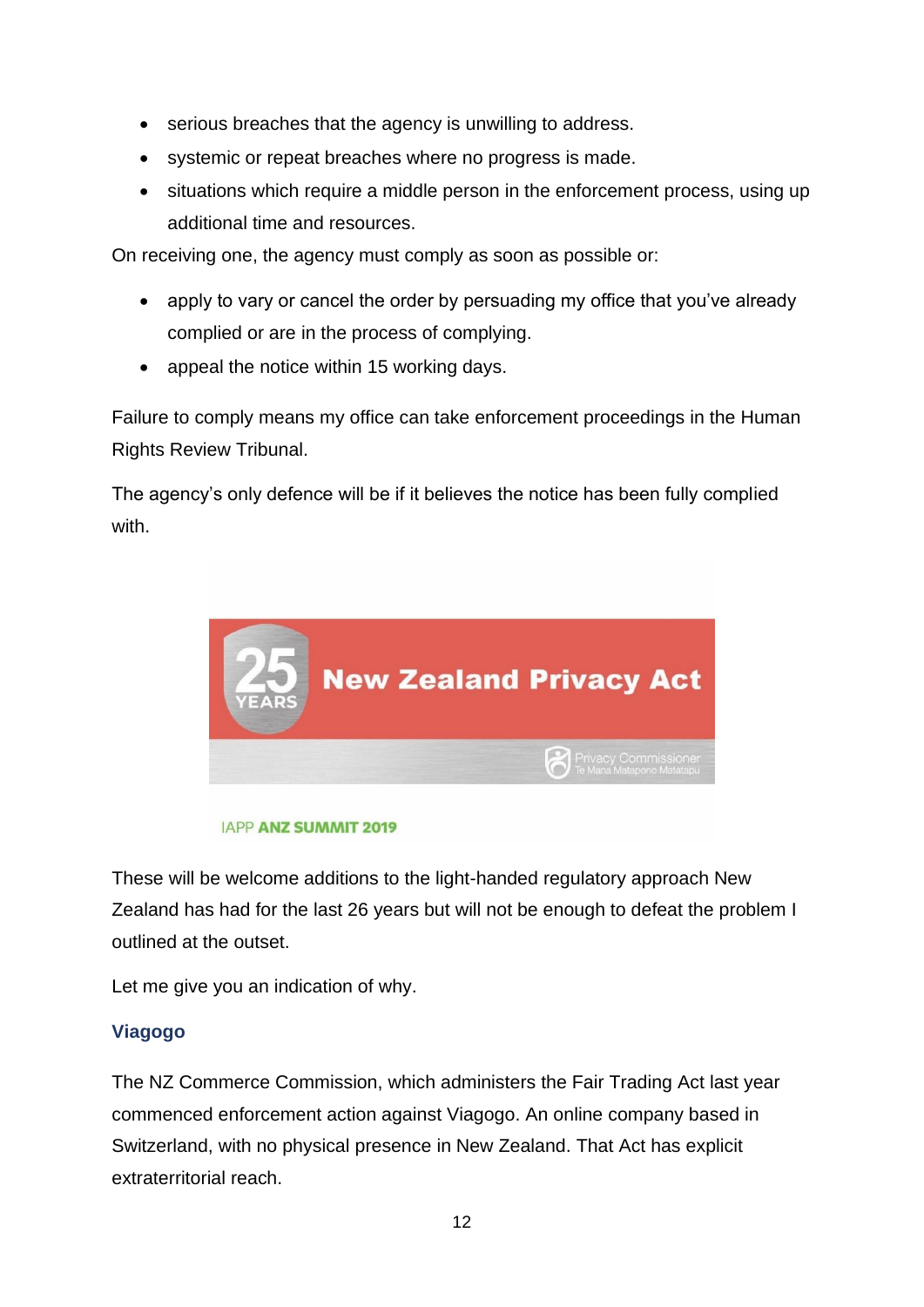Viagogo facilitates scalping, the sale of fake tickets, and also allegedly engages in deceptive conduct about how many tickets were left for an event and how fast they were selling.



### **IAPP ANZ SUMMIT 2019**

New Zealand's Commerce Commission has so far spent \$1.2 million pursuing the company just to have the High Court decide not to issue an interim injunction against the company. This is just for one case, against one company.

It underlines again the asymmetry in the power dynamic between an offshore tech company like Viagogo and a domestic regulator.

### **End note**

Small countries like New Zealand need to ensure that they are internally unified against the threats presented by unscrupulous digital operators, so that whether the threat presents in a context of election integrity, harmful content, privacy or consumers' rights, we are working as one for the people we represent.

And even more importantly, we need to combine internationally to push back against the one-sided offering we get from the companies that profit from our populations' data.